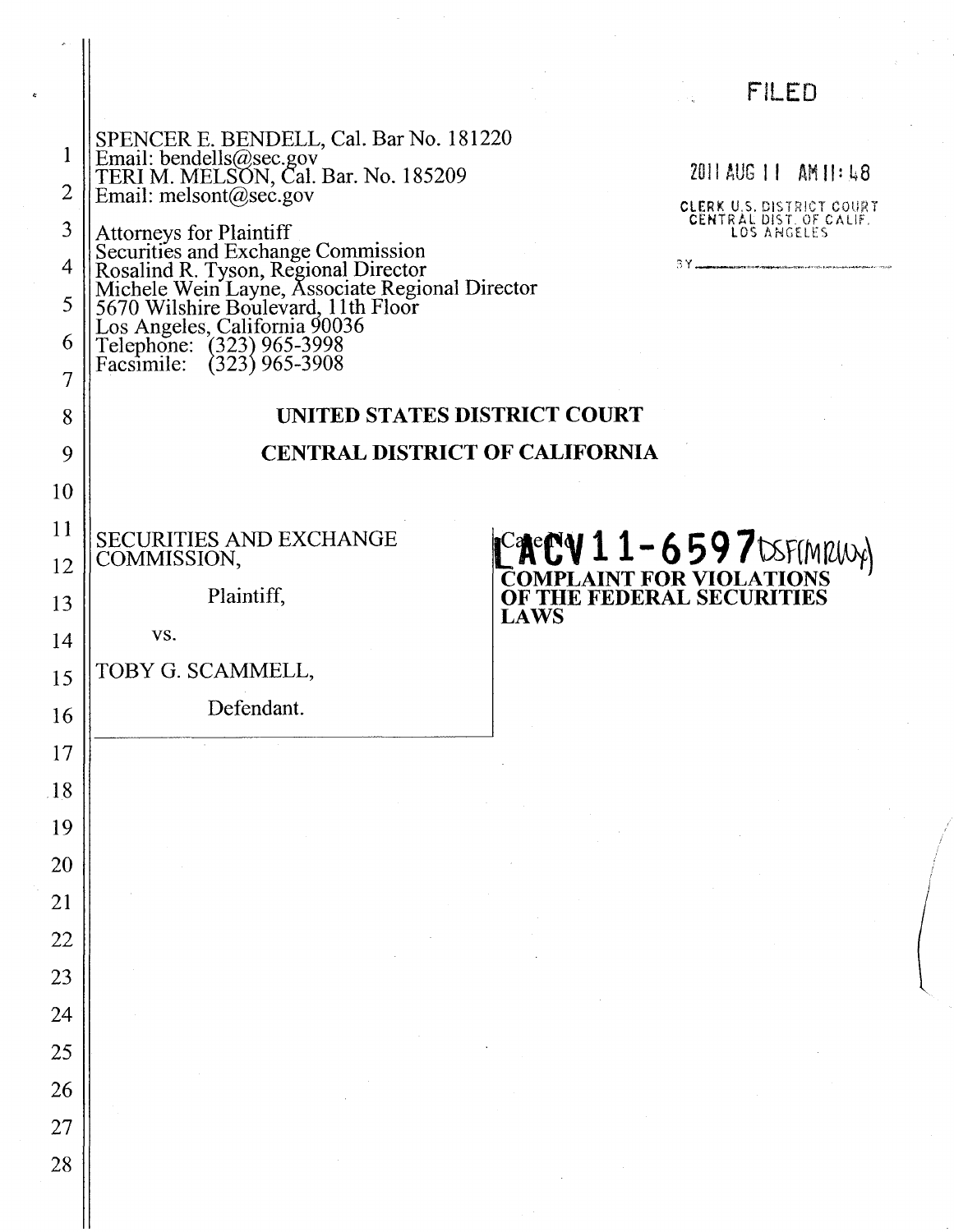Plaintiff Securities and Exchange Commission ("Commission") alleges as follows:

#### **SUMMARY OF THE ACTION**

1. This case involves unlawful insider trading by Defendant Toby G. Scammell (the "Defendant" or "Scammell") in the securities of Marvel Entertainment, Inc. ("Marvel") just a few weeks before the August 31, 2009 announcement that the Walt Disney Company ("Disney") planned to acquire Marvel for \$50 per share.

2. From August 13,2009 through August 28,2009, Scammell, who was 24 years old at the time, spent \$5465 on highly speculative and risky purchases of options to buy stock ("call options") of Marvel that expired within a few weeks. Specifically, between August 13,2009 and August 28,2009, Scammell purchased 647 Marvel call option contracts which entitled him to purchase Marvel stock at prices of \$50 and \$45 (the so-called "exercise" or "strike" price) that would expire on September 19,2009. On August 28, 2009, Scammell also purchased: (1) 9 call option contracts with a strike price of\$40 and an expiration date of September 19, 2009; and (2) 3 call option contracts with a strike price of \$40 and an expiration date of December 18, 2009.

3. At the time Scammell purchased these Marvel securities, Marvel's stock price had never closed above \$4l.74, making Scammell's purchase of Marvel call options with strike prices of \$50 and \$45 highly remarkable, especially where the majority of the options were set to expire within a few weeks. In many instances, Scammell's transactions represented over 90% of the market volume for the option series purchased by Scammell.

4. Scammell had never before traded in Marvel securities and had only one, very unsuccessful, prior experience trading call options.

5. Scammell had limited personal funds at the time he purchased the Marvel call options, so he secretly used the funds of his older brother to purchase

1

2

3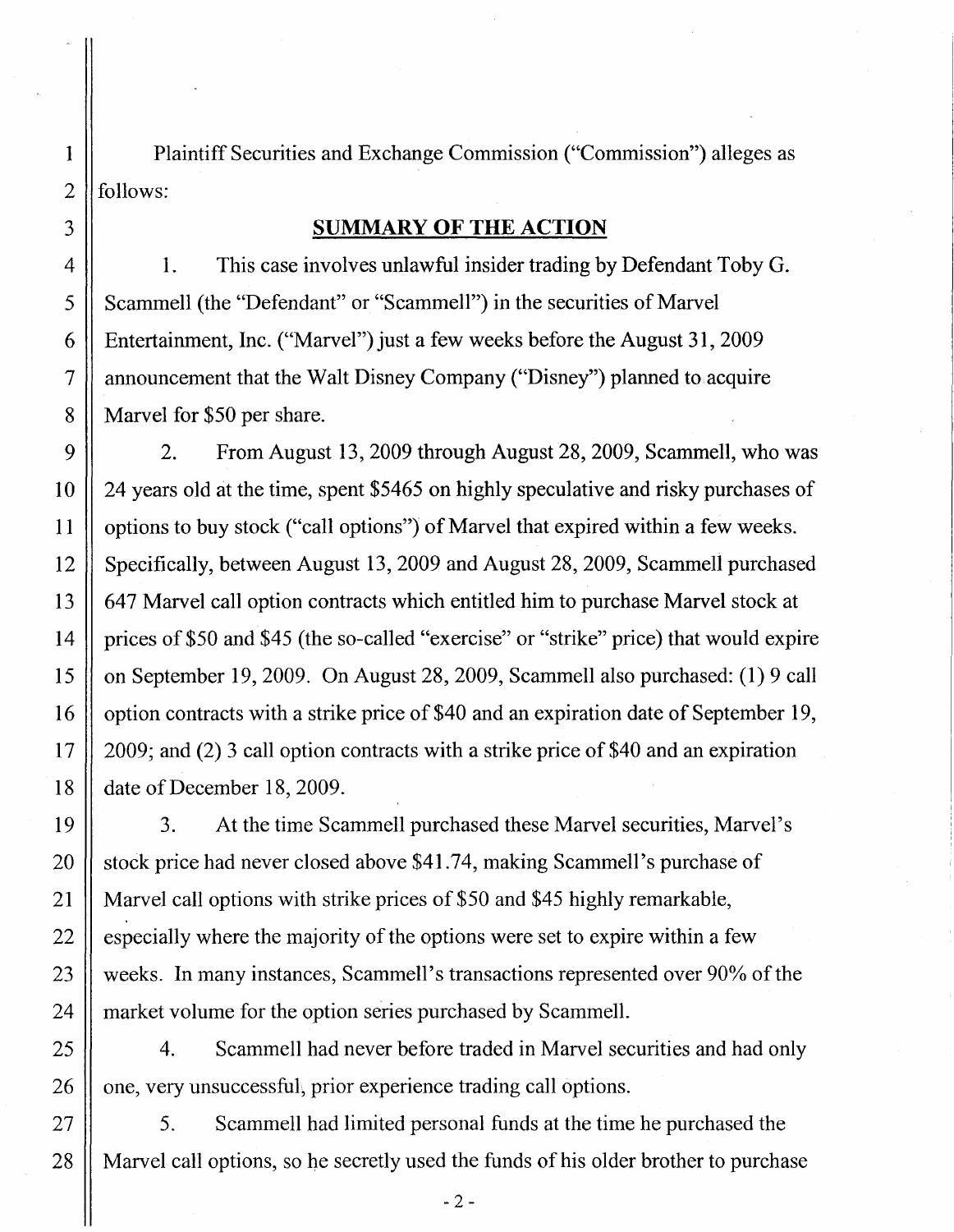more than half of the Marvel call options. Scammell had obtained trading authority over his brother's account when his brother was deployed to serve in Iraq with the United States Army in March 2006.

6. After the announcement on Monday, August 31, 2009 that Disney planned to acquire Marvel, Marvel shares closed at \$48.37, up more than 25% from the closing price of \$38.65 on Friday, August 28, 2009.

7. Over the next few days following the August 31 announcement, Scammell sold all of the Marvel option contracts in his account and in the account belonging to his brother. In less than one month, Scammell made a total of more than \$192,497 (or over 3000%) in profits from trading while aware of material nonpublic information.

8. Prior to the announcement, Scammell misappropriated news of Disney's impending acquisition of Marvel from his girlfriend of two years.

9. In June 2009, Scammell's girlfriend began a six month externship in Disney's corporate strategy department in Burbank, California. During a staff meeting at Disney on or about June 30, 2009, Scammell's girlfriend was told that Disney planned to acquire Marvel, and Scammell's girlfriend was later assigned to work on the Marvel acquisition.

10. Scammell's girlfriend worked long hours on the Marvel acquisition during July and August 2009, before the acquisition was announced, and received detailed information about the acquisition, including the \$50 per share acquisition price and when the acquisition would be announced. Scammell lived with his girlfriend in Los Angeles, California, in July 2009, and after he moved out in August 2009 he continued to speak with her several times each day by telephone.

11. In breach of his duty of trust and confidence to his girlfriend, Scammell misappropriated from his girlfriend material nonpublic information regarding Disney's impending acquisition of Marvel. Scammell exploited his personal relationship for monetary gain, and his misuse of confidential

 $-3-$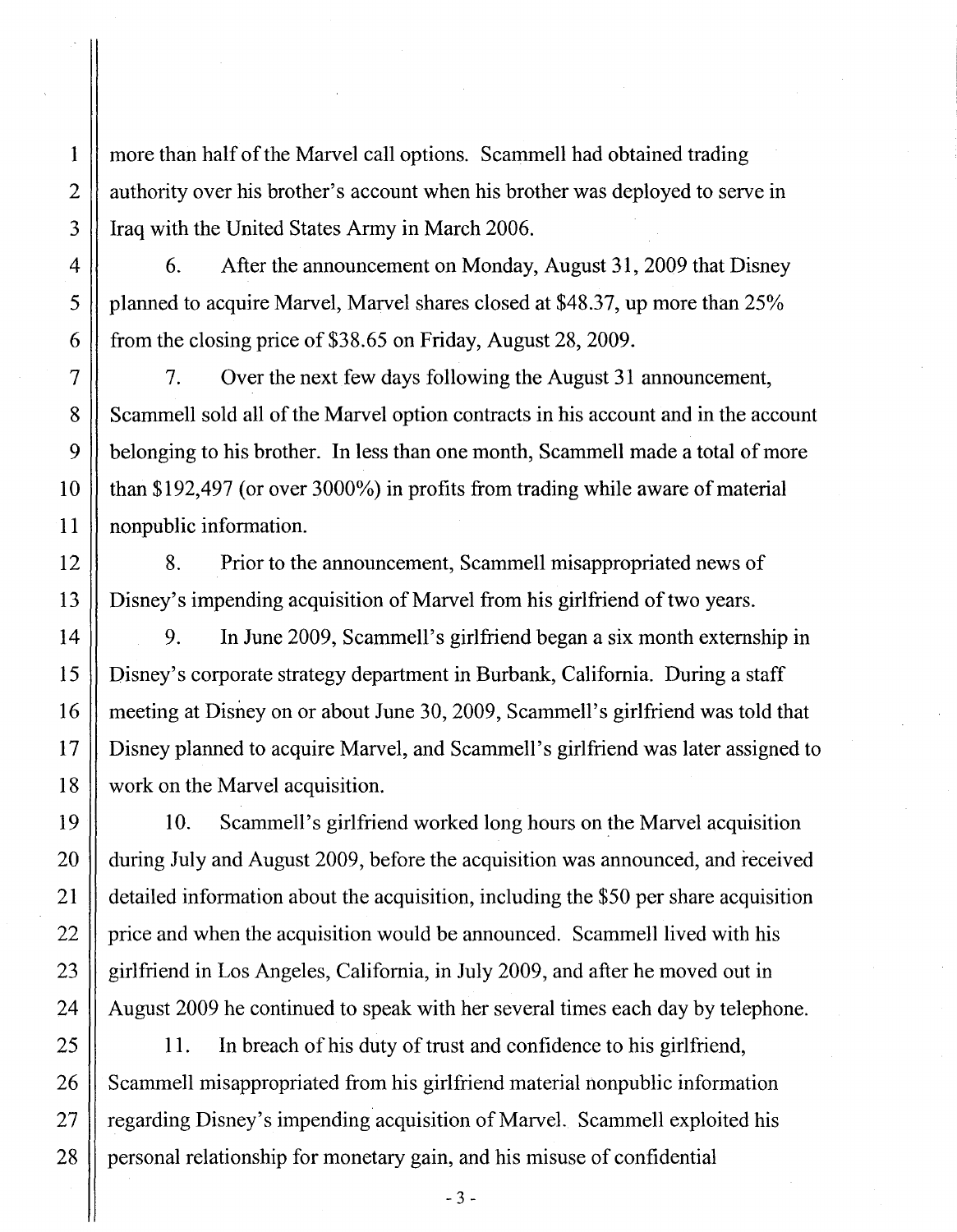information gave him an illegal advantage over other traders in the market.

12. Scammell violated Section 10(b) of the Securities Exchange Act of 1934 ("Exchange Act"), 15 U.S.C. § 78j(b) and Exchange Act Rule 10b-5, 17 C.F.R. § 240.10b-5, by trading in Marvel securities while he was aware of material nonpublic information, in breach of a duty of trust or confidence Scammell owed to his girlfriend.

#### JURISDICTION AND VENUE

13. The Commission brings this action pursuant to Sections 21 (d) and 21A of the Exchange Act, 15 U.S.C. §§ 78u(d) & 78u-1.

14. This Court has jurisdiction over this action pursuant to Sections 21(e), 21A and 27 of the Exchange Act, 15 U.S.C. §§ 78u(e), 78u-l & 78aa.

15. In connection with the conduct described herein, Scammell, directly or indirectly, made use of the means or instrumentalities of interstate commerce, or the mails, or the facilities of a national securities exchange.

16. Venue is proper in this district pursuant to Section 27 of the Exchange Act, 15 U.S.C. § 78aa, because a substantial portion of the conduct alleged in this Complaint occurred within the Central District of California. As alleged in this Complaint, much of the conduct arose out of Scammell's misappropriation of material nonpublic information while he lived with his girlfriend in Los Angeles, California, and while his girlfriend worked at Disney in Burbank, California.

#### DEFENDANT

17. Toby G. Scammell, age 26, currently resides in Greenbrae, California.

#### OTHER RELEVANT ENTITES

18. The Walt Disney Company, a Delaware corporation, has its principal offices in Burbank, California.

19. Marvel Entertainment, Inc. was an entertainment company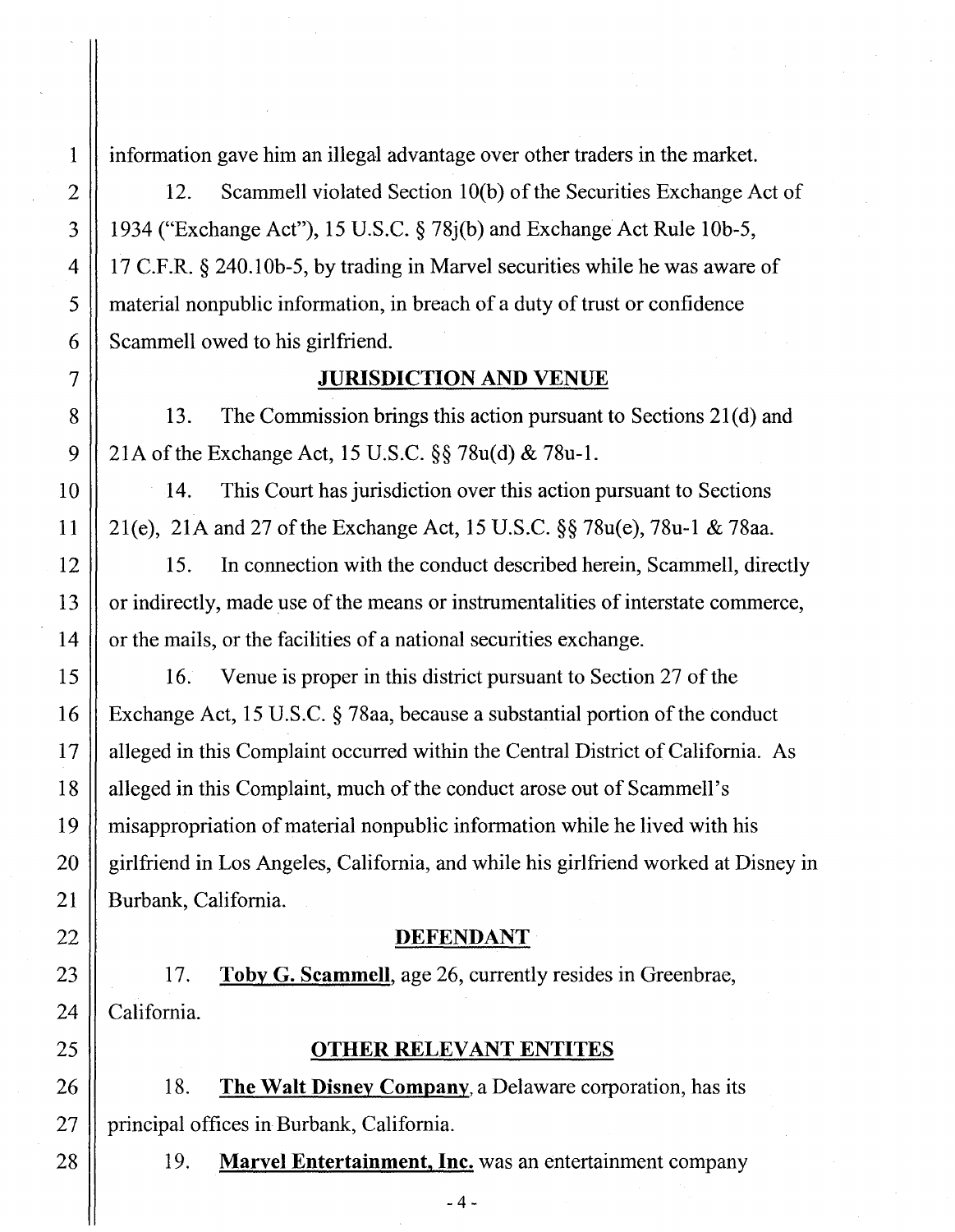1

2

3

4

incorporated in Delaware with its principal place of business in New York, New York. On August 31, 2009, Disney and Marvel publicly announced that Marvel had agreed to be acquired by Disney in a stock and cash deal valued at \$50 per share. Prior to the acquisition, Marvel had a class of securities registered pursuant to Section 12(b) of the Exchange Act and Marvel common shares were listed on the New York Stock Exchange under the symbol "MVL." Following the approval of the acquisition between Marvel and Disney on January 1,2010, Marvel shareholders received Disney stock and Marvel stock was deregistered.

#### FACTS

## A. Through His Girlfriend, Scammell Became Aware That Disney Planned to Announce By Labor Day 2009 That It Would Acquire Marvel

20. Scammell and his girlfriend met in July 2007 while working together in Los Angeles, California at a consulting company. In or around September or October 2007, Scammell and his girlfriend began a romantic relationship.

21. In June 2009, Scammell's girlfriend began an externship at the corporate strategy department at Disney in Burbank, California. Scammell was aware that his girlfriend was working in Disney's corporate strategy department and was working on mergers, acquisitions and similar projects.

22. On or about June 30, 2009, Scammell's girlfriend attended a staff meeting at Disney in which she learned that Disney planned to acquire Marvel. Scammell's girlfriend was told and understood that such information was confidential.

23. On June 30, 2009, following the staff meeting, Scammell's girlfriend sent an e-mail to Scammell, who was vacationing in Africa at the time, referring to the Marvel acquisition, although she did not identify Marvel by name. Specifically, Scammell's girlfriend wrote to Scammell in an e-mail on June 30, 2009: "There's this opportunity at work to get placed on a really cool project. Basically, it would give me a lot of finance/valuation experience, great on my

 $-5-$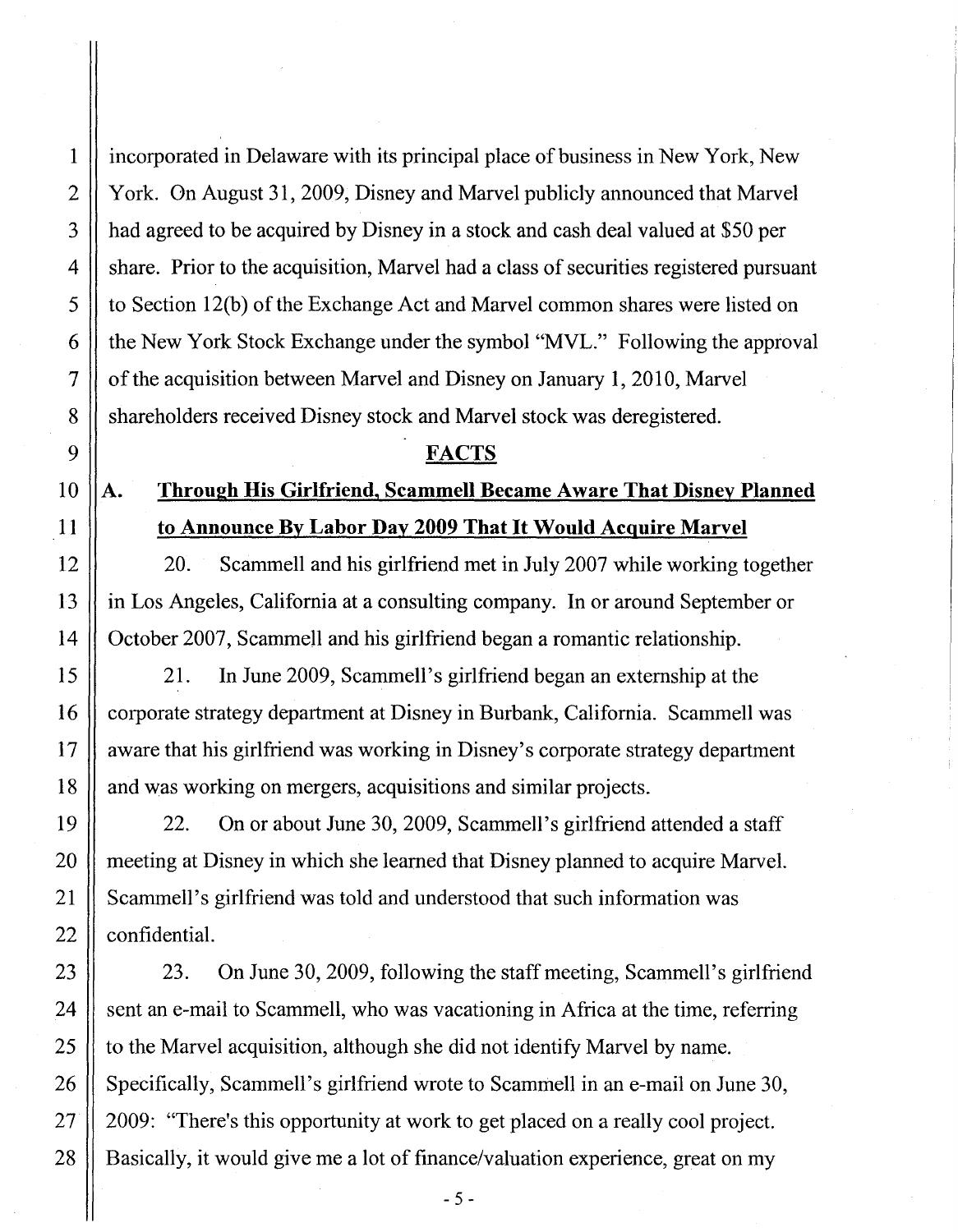1 2 3 4 5 6 7 8 9 10 11 12 13 14 15 16 17 18 resume, will get exposure to all parts of the process of this thing, and will provide steady staffing for the next 3+ months which would be awesome." She further stated in the e-mail that "[i]t would be something that people would recognize right away." Scammell's girlfriend explained in the email that she could not tell Scammell the name of the entity involved because of "confidentiality," but she noted that "it's very recognizable and nothing I've mentioned before." She wrote that the "downside" would be "that it will be super tough, crazy hours, and working with not such a great team." She informed Scammell that it would be staffed "in the next day or two" and "it could be a pretty amazing experience" and wrote back a few hours later explaining that "[i]t looks like this deal's too big for my first gig, a bit of a disappointment but we'll see." 24. In mid-July 2009, Scammell returned from Africa and moved into his girlfriend's apartment in Los Angeles, California. Scammell had access to his girlfriend's Blackberry on occasion, and she would give him the password so that he could look up an address or directions. 25. By July 24,2009, the Marvel deal had heated up at Disney, and Scammell's girlfriend was assigned to work on it. Scammell's girlfriend sent a text message to Scammell the morning of July 24,2009, telling him that she had

been "pulled on 'the big project. '"

19

20

21

22

23

24

25

26

27

28

26. During the next five weeks, Scammell's girlfriend worked long hours on the Marvel acquisition, including sometimes from home, and received detailed information about the anticipated acquisition, including the \$50 per share acquisition price and when the acquisition would be announced.

27. Although Scammell moved to San Francisco on or about August 2, 2009, in order to work as an associate for an investment fund, Scammell and his girlfriend continued to speak by telephone several times each day and spent the weekend of August 21-23, 2009, together.

28. Scammell and his girlfriend often discussed her work projects at

 $-6-$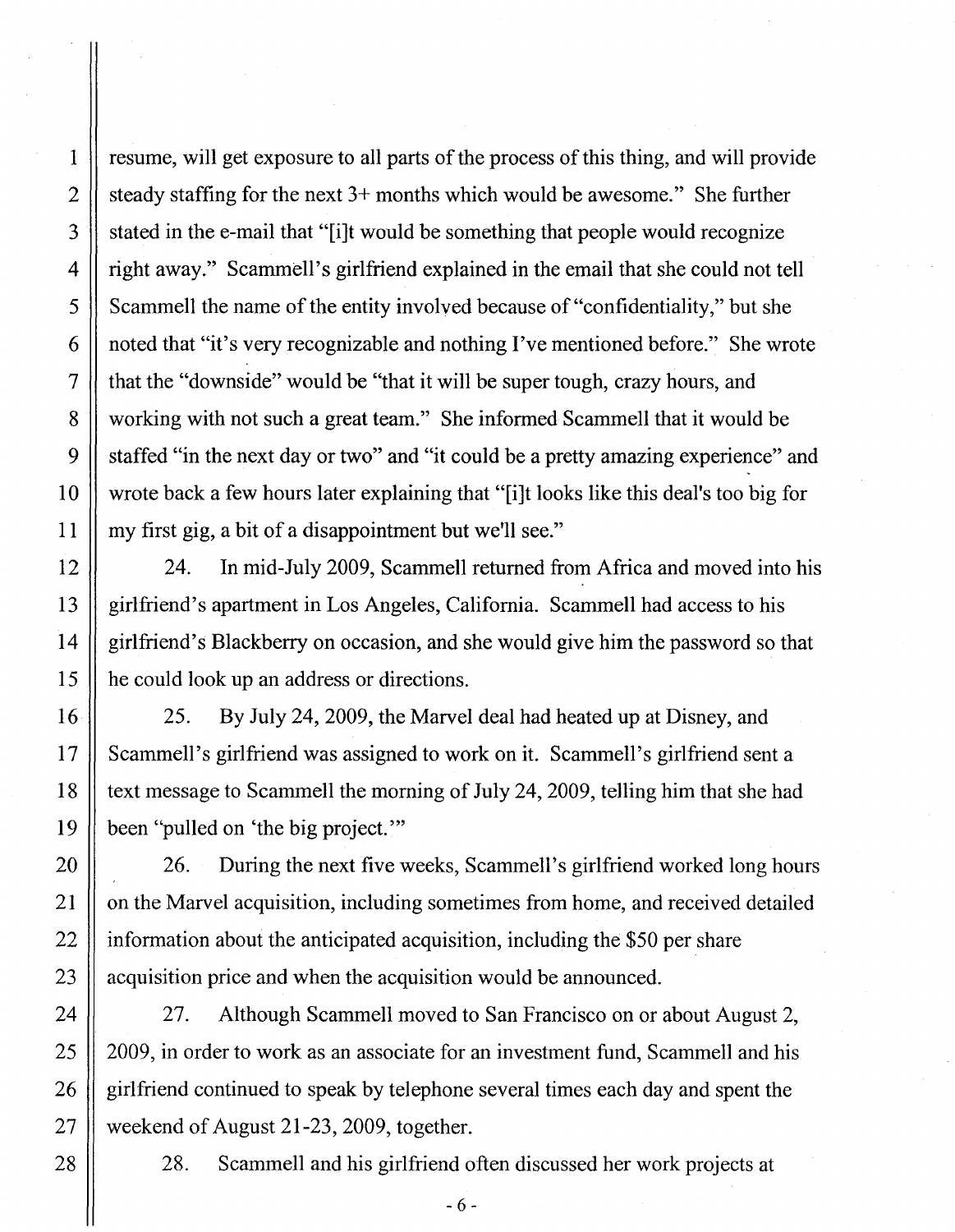Disney, and Scammell was aware that his girlfriend was working on a large acquisition at Disney. Scammell and his girlfriend had multiple discussions about whether his girlfriend should delay her business school applications so that she could write about the high-profile acquisition she was working on at Disney as part of her business school applications.

29. By August 10,2009, Scammell's girlfriend learned that the acquisition would be announced by Labor Day and informed Scammell that the timing of the announcement would allow them to attend her friend's wedding. Around this time, Scammell began searching the internet regarding call options.

30. By no later than August 13, 2009, Scammell had obtained the identity of the acquisition target from his girlfriend, whether through overhearing one or more of his girlfriend's Marvel-related conversations, by seeing electronic or paper documents in her possession related to the Marvel acquisition, or through her conversations with him.

### B. After Becoming Aware of Material Nonpublic Information about Marvel, Scammell Purchased Marvel Call Options

31. From August 13 through August 28, 2009, Scammell purchased 659 Marvel call option contracts with strike prices of \$50, \$45 and \$40. Specifically, Scammell purchased the following:

- a. On August 13, 2009, Scammell purchased 125 Marvel call option contracts with a strike price of \$50 and an expiration date of September 19, 2009, in his brother's account.
- b. On August 14, 2009, Scammell purchased 2 Marvel call option contracts with a strike price of \$45 and an expiration date of September 19, 2009, in his brother's account.
- c. On August 17, 2009, Scammell purchased 60 Marvel call option contracts with a strike price of \$45 and an expiration date of September 19,2009, in his account.

 $-7-$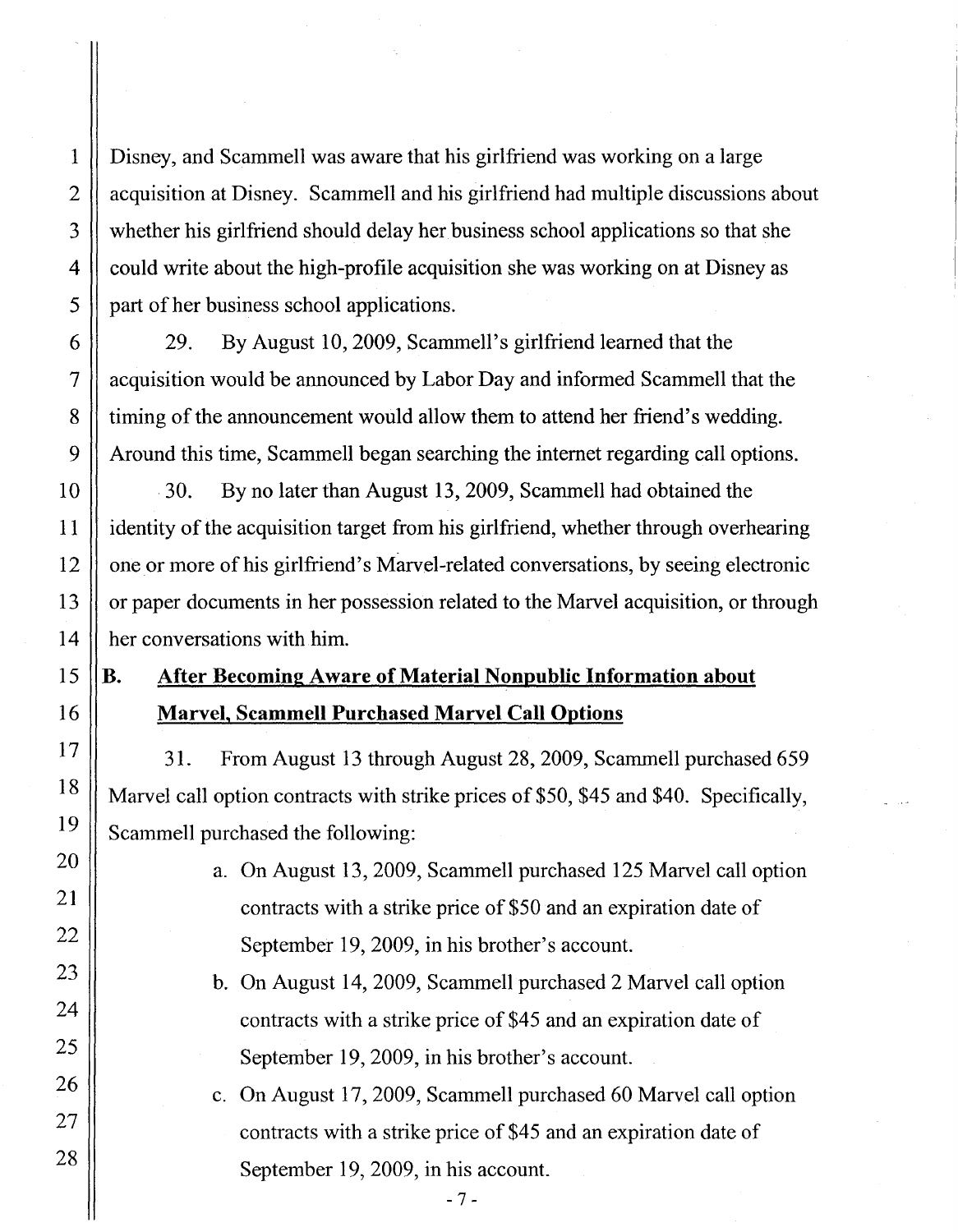| 1              | d. On August 26, 2009, Scammell purchased 75 Marvel call option                   |
|----------------|-----------------------------------------------------------------------------------|
| $\overline{2}$ | contracts with a strike price of \$45 and an expiration date of                   |
| 3              | September 19, 2009, in his account.                                               |
| 4              | e. On August 27, 2009, Scammell purchased 200 Marvel call option                  |
| 5              | contracts with a strike price of \$45 and an expiration date of                   |
| 6              | September 19, 2009, in his brother's account.                                     |
| $\overline{7}$ | On August 28, 2009, Scammell purchased 110 Marvel call option<br>f.               |
| 8              | contracts with a strike price of \$45 and an expiration date of                   |
| 9              | September 19, 2009, in his account.                                               |
| 10             | g. On August 28, 2009, Scammell purchased 75 Marvel call option                   |
| 11             | contracts with a strike price of \$45 and an expiration date of                   |
| 12             | September 19, 2009, in his brother's account.                                     |
| 13             | h. On August 28, 2009, Scammell purchased 9 Marvel call option                    |
| 14             | contracts with a strike price of \$40 and an expiration date of                   |
| 15             | September 19, 2009, in his account.                                               |
| 16             | On August 28, 2009, Scammell purchased 3 Marvel call option<br>i.                 |
| 17             | contracts with a strike price of \$40 and an expiration date of                   |
| 18             | December 18, 2009, in his brother's account.                                      |
| 19             | Scammell used the internet to purchase all of the Marvel call options<br>32.      |
| 20             | through Ameritrade.                                                               |
| 21             | Scammell spent a total of \$5464.16 on the Marvel call options he<br>33.          |
| 22             | purchased in his account and in his brother's account. Scammell's brother had     |
| 23             | given Scammell power of attorney to act on his behalf regarding financial matters |
| 24             | when he was deployed to serve in Iraq with the United States Army in March        |
| 25             | 2006. Scammell continued to manage his brother's finances after his return from   |
| 26             | Iraq in 2007, and although they spoke frequently, Scammell never told his brother |
| 27             | that he had invested his brother's money in Marvel.                               |
|                |                                                                                   |

34. Between August 31, 2009 (the date it was announced that Disney

28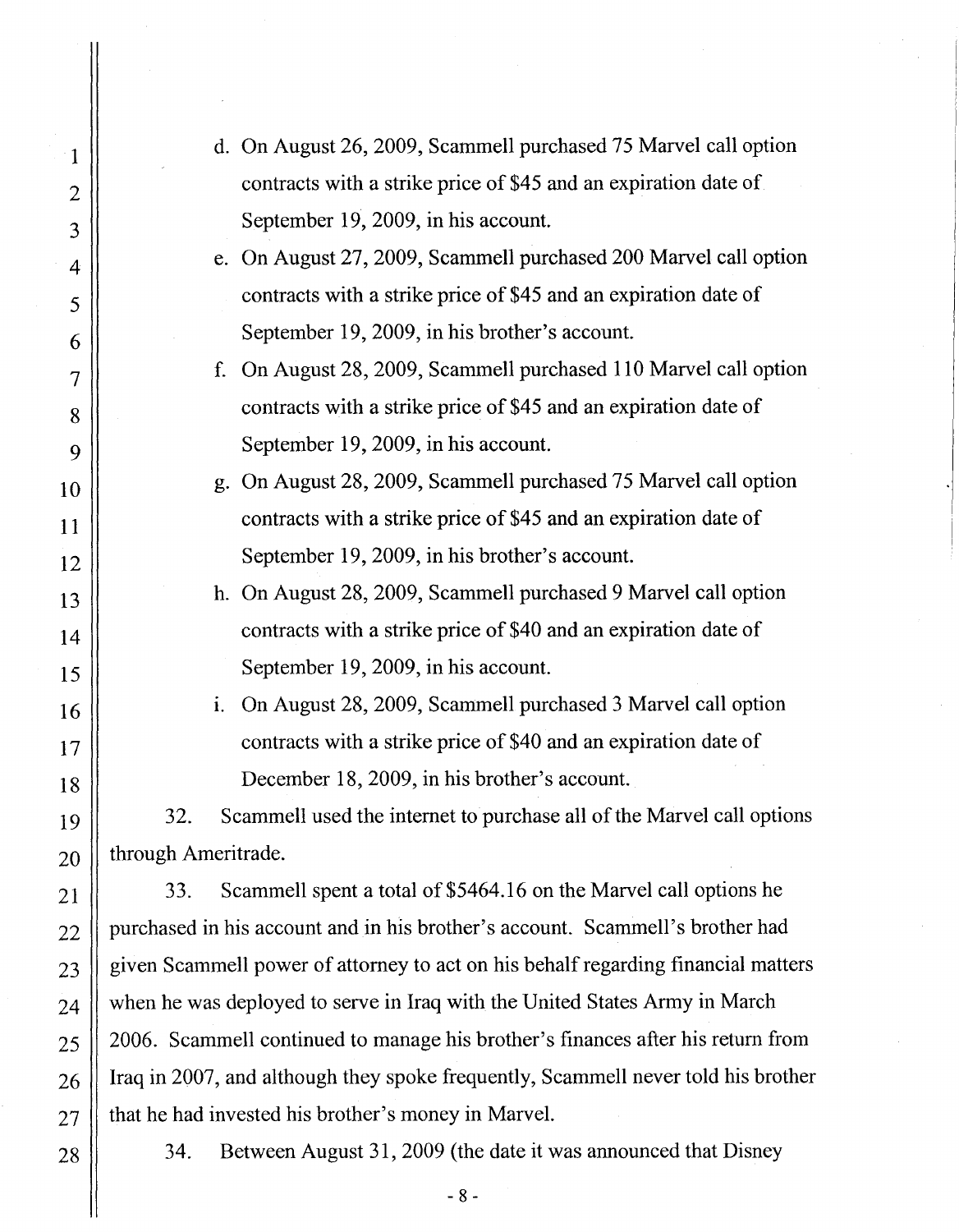would acquire Marvel), and September 9,2009, Scammell sold all of the Marvel call options in his account and in his brother's account, including those with a \$50 strike price, for  $$197,960.77$  and reaped profits of  $$192,496.61$ .

4

1

2

3

#### C. Scammell's Purchases of Marvel Call Options Were Unusual

35. Scammell had never invested in Marvel before he began acquiring the Marvel call options in August 2009. During the time that he invested in Marvel, Scammell did not purchase any other securities. Scammell's only prior purchase of call options involved the purchase of Google long-term call options that did not expire for more than one year and which he sold at a loss of more than 99%.

36. Scammell's purchase of the Marvel options represented over 90% of the daily market volume for those options in most instances. Scammell represented 100% of the daily market volume for the series of call options he purchased in the following instances: (1) on August 13,2009, when he purchased the September \$50 Marvel call options; (2) on August 14,2009, when he purchased September \$45 Marvel call options; and (3) on August 27,2009, when he purchased the September \$45 Marvel call options.

37. Scammell knew that Marvel's stock price had never been above \$41.74 when he purchased the short term call options with strike prices of \$50 and \$45.

38. The first Marvel call options Scammell purchased had a strike price of \$50, the specific amount Disney agreed to pay for Marvel stock.

39. Except for the three Marvel call options with a strike price of\$40 that Scammell purchased on August 28, 2009, all of the Marvel call options Scammell purchased were set to expire on September 19, 2009, just a few weeks after the Marvel acquisition was to be announced.

40. Scammell's pattern of trading was especially unusual on Friday, August 28, the last trading day before the acquisition announcement. On that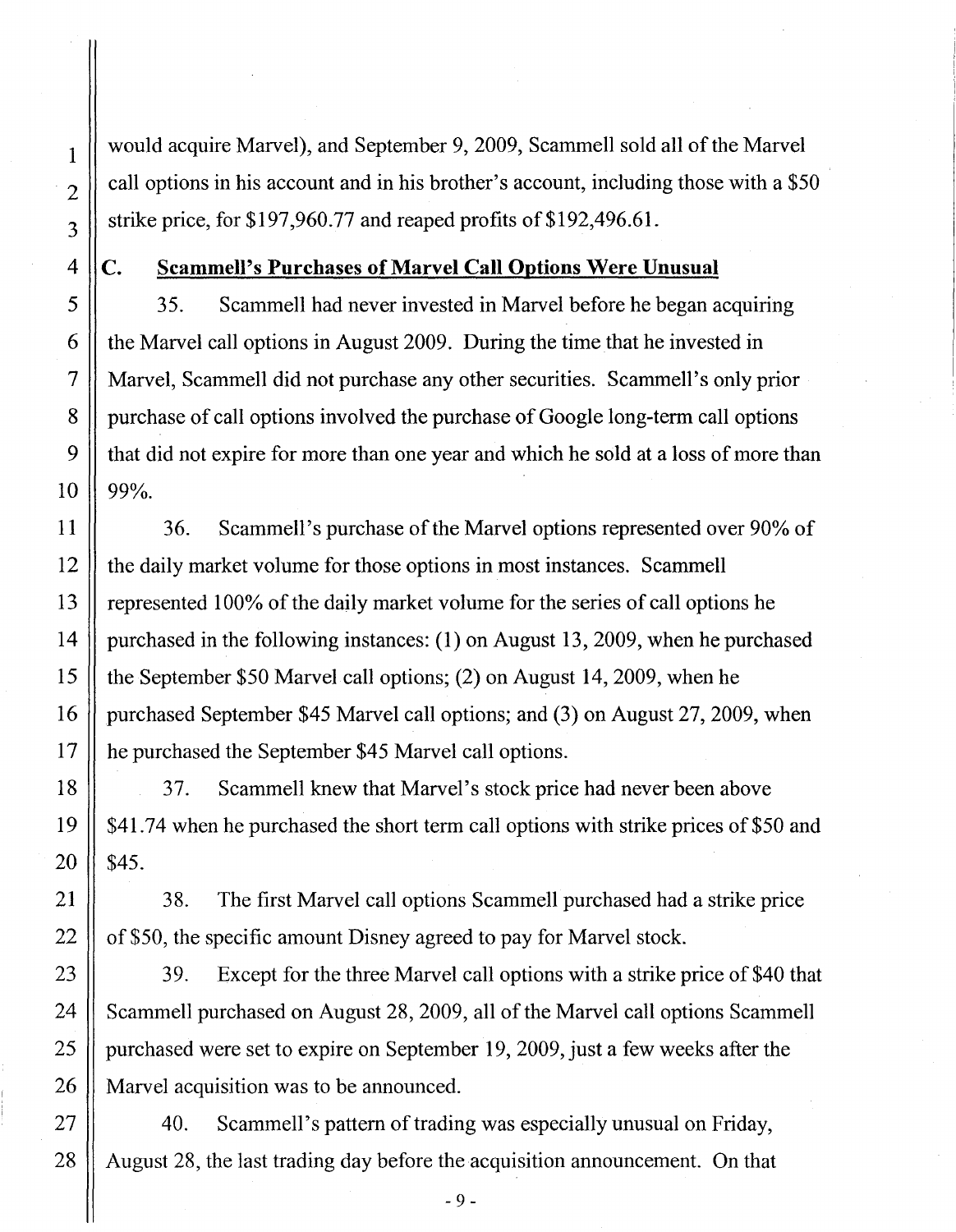date, Scammell placed ten separate limit orders to purchase Marvel call options with a strike price of \$40, canceled each one within less than a few hours when it was not successful, and then increased his bid. He continued this pattern of trading throughout the day, until he was finally able to purchase the call options with a strike price of \$40 just a few minutes before trading closed on August 28, 2009.

1

2

3

4

5

6

7

8

9

10

11

12

13

14

15

16

17

18

19

20

21

22

#### **D. Additional Circumstantial Evidence of Scammell's Insider Trading**

41. Scammell purchased short term Marvel call options, which had exercise prices above the then-current price of Marvel stock (so-called "out-ofthe-money" call options) while he was aware of the impending announcement that Disney would acquire Marvel.

42. The purchases were highly risky for Scammell personally. He had limited funds at the time he purchased many of the Marvel call options, and therefore Scammell used over \$2800 of his brother's money to purchase more than half of the Marvel call options.

43. Scammell's use of his brother's funds was unusual. Scammell had already arranged for his brother to automatically invest \$196 each month into his brother's IRA account. The investment in Marvel call options represented an amount that was more than fourteen times the normal monthly investment by Scammell's brother.

44. Scammell's general investment strategy for his brother's brokerage account and IRA account was to purchase "long-term, stock-only basket of stocks, ETFs," not risky call options.

45. Scammell never told his brother he was researching or investing his money in Marvel, even though Scammell spent the weekend with his brother just two days after he purchased the initial Marvel call options in his brother's account.

46. Scammell's brother e-mailed Scammell one week before Scammell

 $-10-$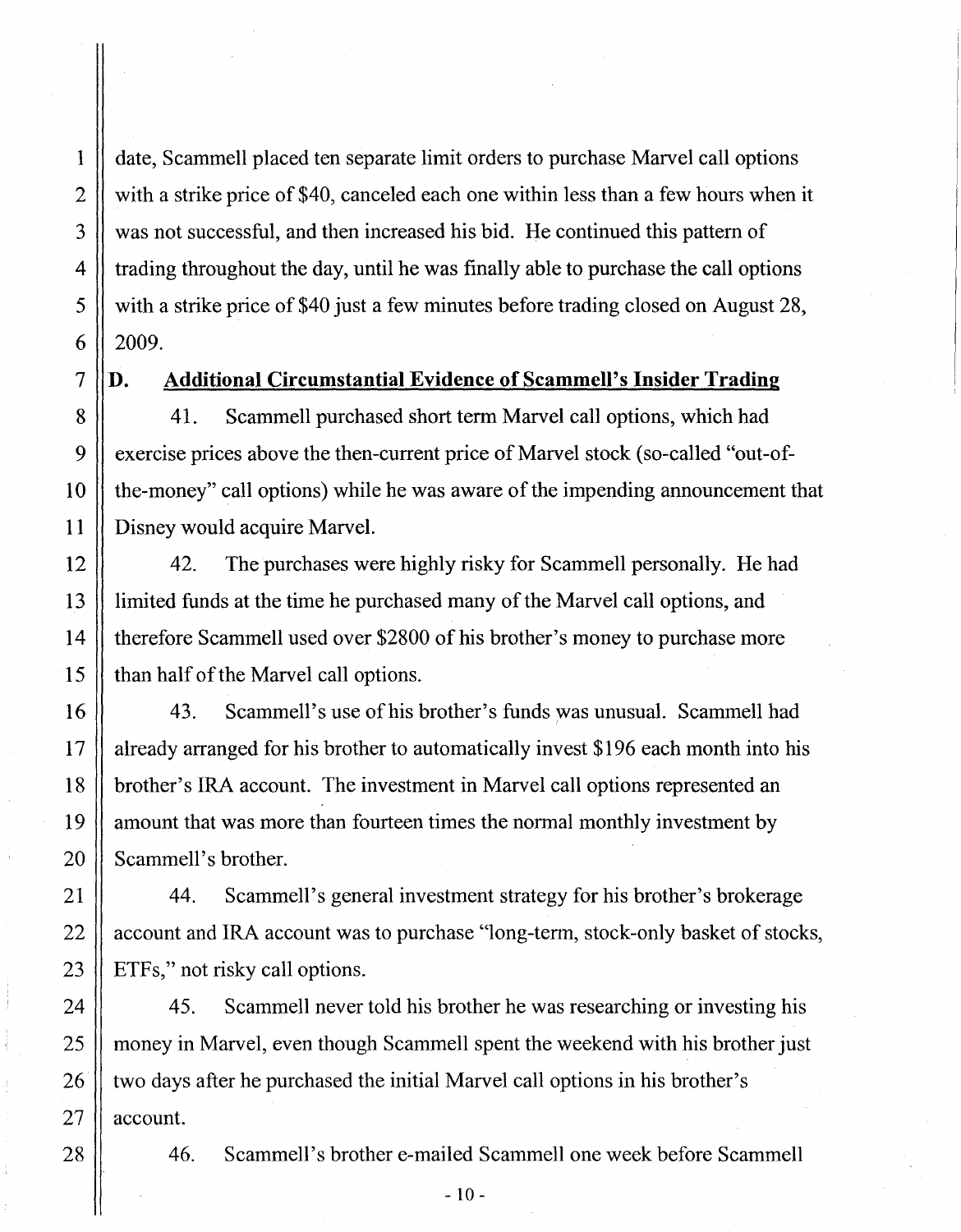made the initial purchase of Marvel call options and wrote that he was "going to need more in the bank over the next 2 weeks than usual due to various expenses" and asked that Scammell therefore "sell some stocks etc. so that I have about \$1000-\$2000 in my account to cover upcoming expenses."

47. Scammell was expecting to receive several thousand dollars at the end of August 2009, but he used his brother's funds to make the initial investment in Marvel because he believed it was necessary to invest in Marvel "before the end of August."

48. On or about August 16,2009, before Scammell purchased the majority of the Marvel options, Scammell searched the internet for the terms "insider trading," "tender offer," "Williams Act," "Rule 10b-5," and "material, non-public information" and read several articles on Wikipedia regarding those topics.

49. Scammell often discussed possible investments with friends, including his girlfriend and his brother, but he never mentioned Marvel as a possible investment to anyone, even though he claims he was doing substantial research regarding Marvel throughout July and August 2009.

50. Scammell did not tell anyone, including his girlfriend or his brother, about the more than \$192,000 he made in profits from his Marvel trades.

51. Scammell never told his brother that his brother's account earned over \$100,000 in profits from the sale of Marvel call options. Instead, Scammell moved \$100,000 of profits from the sale of Marvel call options into a new account. Although Scammell had previously arranged for his brother to receive an automatic update of his financial accounts each week by e-mail, Scammell did not link the new account into which he transferred the proceeds of the trades to his brother's automatic e-mail update. As a result, Scammell's brother did not learn of the Marvel trades made in his account or of the resulting \$100,000 in profits in his account until several months later when Scammell's brother was contacted as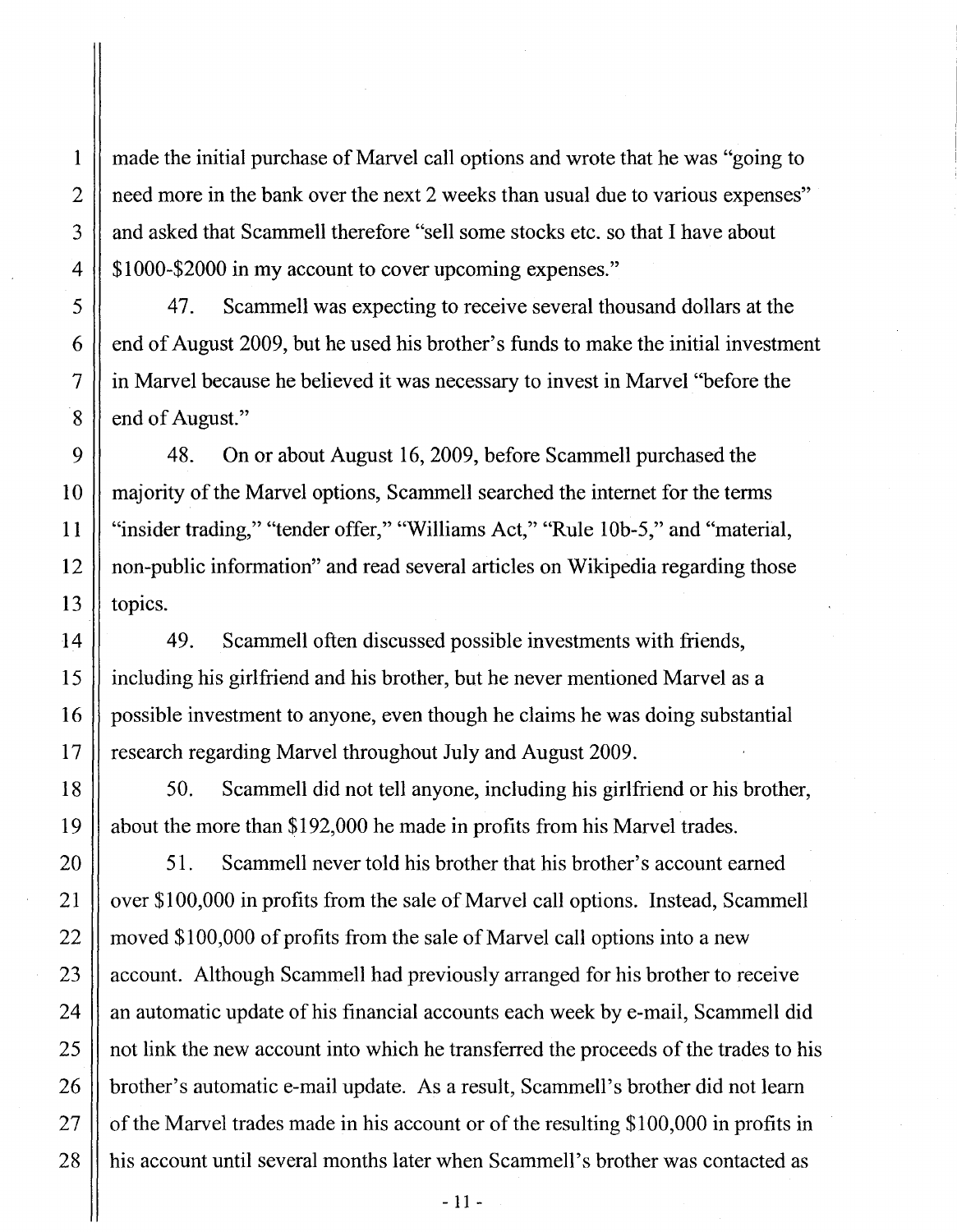part of the Commission's investigation in November 2009.

52. Scammell admitted that one of the reasons he did not tell his brother about the substantial profits he earned from trading Marvel securities was because "there was potential for, you know, somebody who is viewing two data points in isolation without proper context to draw inaccurate conclusions" and he was concerned that his brother would think that his girlfriend's work at Disney had affected Scammell's decision to trade in Marvel.

E. Scammell Failed to Provide a Credible Explanation For His Trades

53. Scammell has failed to provide a credible explanation for his purchase of the short term, out-of-the-money Marvel call options.

54. Scammell first claimed he originally became interested in investing in Marvel because he believed that Marvel's comic content was undervalued and that Marvel DVDs were more likely to be purchased rather than rented by consumers. However, Scammell has admitted that he performed little or no research on Marvel characters and he admitted that although Marvel "may be better positioned than other players ... they're going to suffer from the same ultimate demise of their DVD sales" and in "seven years, they won't even make DVDs."

55. Scammell also claimed he did extensive research regarding Marvel and stated that Marvel's earnings the first week of August "were strong" and "analysts agreed earnings and outlook were good." However, the articles and analyst reports Scammell claims he read presented, at best, a mixed picture regarding Marvel's future earnings and none suggested Marvel's stock price would increase significantly within the next two to four weeks. In fact, most articles noted that Marvel's revenues for the third quarter of 2009 were down from the second quarter of 2009 and from the prior year. In addition, at least one article Scammell claimed to have read stated that "[ w lith no new self-financed movies on the 2009 schedule, Marvel Entertainment reported a sharp drop in earnings last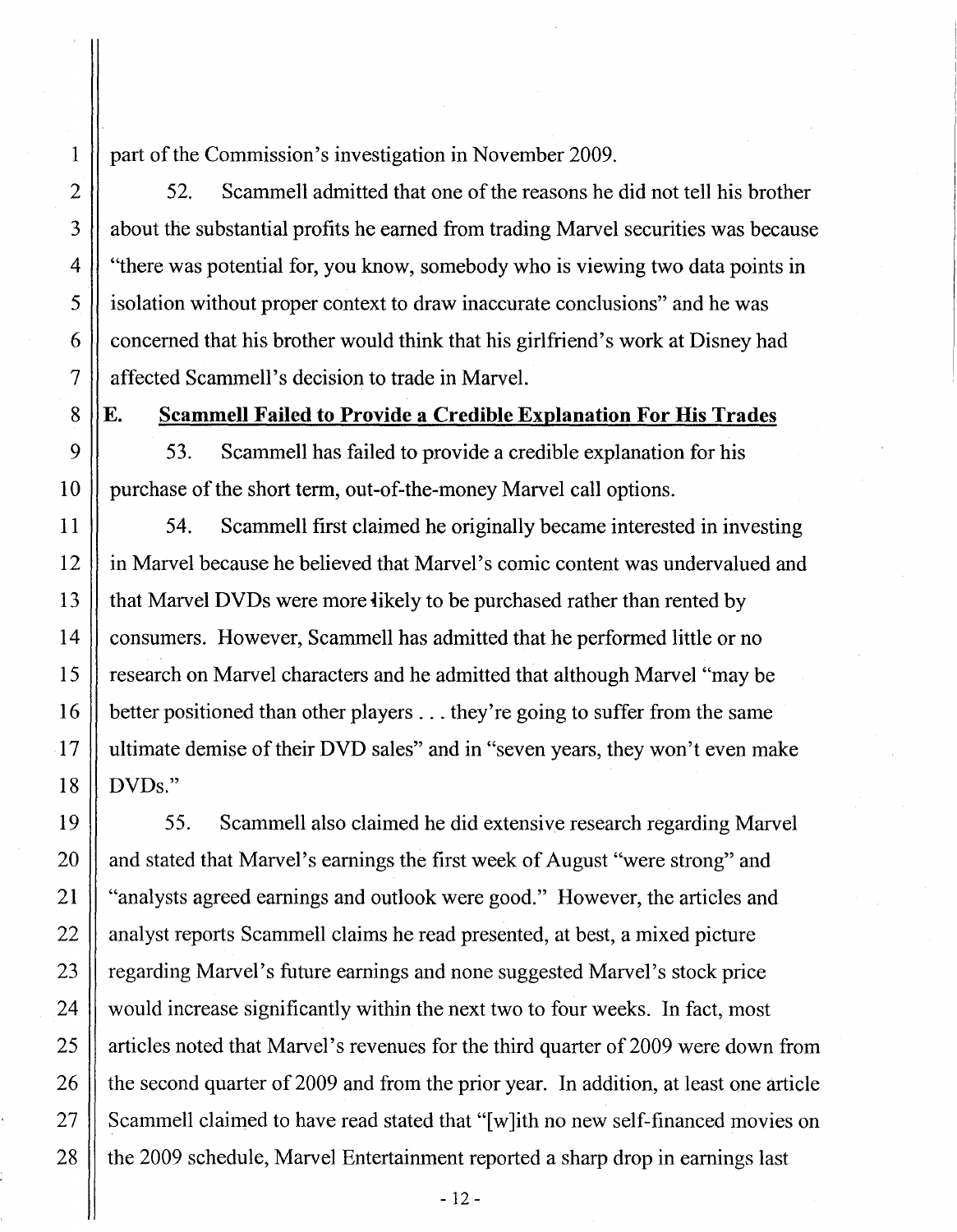quarter."

1

2

3

4

5

6

7

8

9

10

11

12

13

14

15

16

17

18

19

20

21

22

23

24

25

26

27

28

56. Scammell further claimed that he decided to buy additional \$45 Marvel call options for \$0.15 each on August 17,2009, after he saw that the options traded for \$0.25 on that day\_ He testified that he was "certain" he saw the trade for \$0.25 on August 17 "because that's something you definitely look at" and since it was "the actual trade that happened" and "not theoretical," it was "powerful" and gave him "conviction." However, no such \$0.25 trade actually took place on that date.

57. Scammell claimed that a small increase in the Marvel stock price would result in a significant increase in the price of the Marvel options he purchased, even if only for a few seconds during the day. However, Scammell did not have any limit orders in place to sell his Marvel call options prior to the August 31, 2009 acquisition announcement. Therefore it was unlikely that any of his call options would be sold even if Marvel's stock temporarily increased during an intraday price swing.

# F. Scammell Breached His Fiduciary Duty to His Girlfriend When He Traded While He Was Aware of the Material Nonpublic Information He Misappropriated from Her

58. Based on the close nature of their relationship, Scammell owed his girlfriend a duty of trust and confidence.

59. At the time he purchased the Marvel call options, Scammell had been dating his girlfriend exclusively for two years, and Scammell considered his girlfriend to be his best friend.

60. Scammell and his girlfriend often confided in each other and had a history, pattern or practice of sharing personal and confidential information with each other.

61. At all times, Scammell knew or was reckless in not knowing that his girlfriend, due to her employment and position in the corporate strategy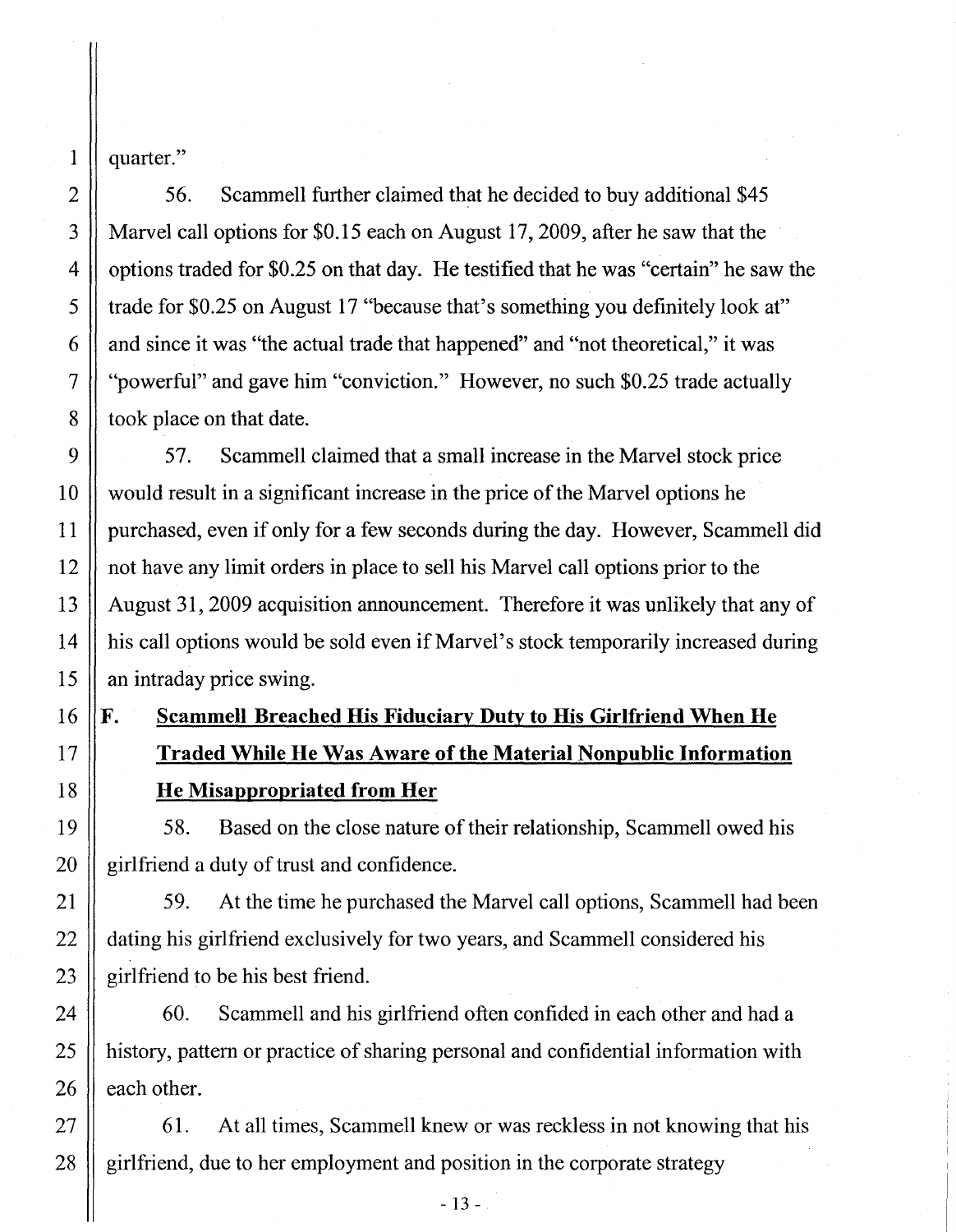department at Disney, had access to material nonpublic information about prospective mergers or acquisitions involving Disney.

62. Scammell similarly knew or was reckless in not knowing that ifhe obtained access to confidential information to which his girlfriend had access in connection with her employment at Disney that he should maintain such information in confidence and not use that information to his personal benefit.

63. By trading Marvel options while he was aware of material nonpublic information he misappropriated from his girlfriend, Scammell breached a duty of trust or confidence he owed to his girlfriend.

## G. Scammell Acted with Scienter When He Traded While He Was Aware of the Material Nonpuhlic Information to Which His Girlfriend Had Access

64. In purchasing the Marvel call options, Scammell acted with scienter.

65. Scammell was familiar with the insider trading laws based upon his experience, as well as his work and training at a consultant company in Los Angeles, California.

66. In addition, Scammell researched the law regarding insider trading prior to making most of his Marvel trades.

67. Scammell's girlfriend expressly told Scammell that the acquisition target she was working on at Disney was confidential and Scammell understood that his girlfriend's work at Disney was confidential.

68. Scammell knew, or was reckless in not knowing, that the information he obtained from his girlfriend regarding the impending Marvel acquisition was confidential, material, and nonpublic.

 $III$ 

 $III$ 

III

III

1

2

3

4

5

6

7

8

9

10

11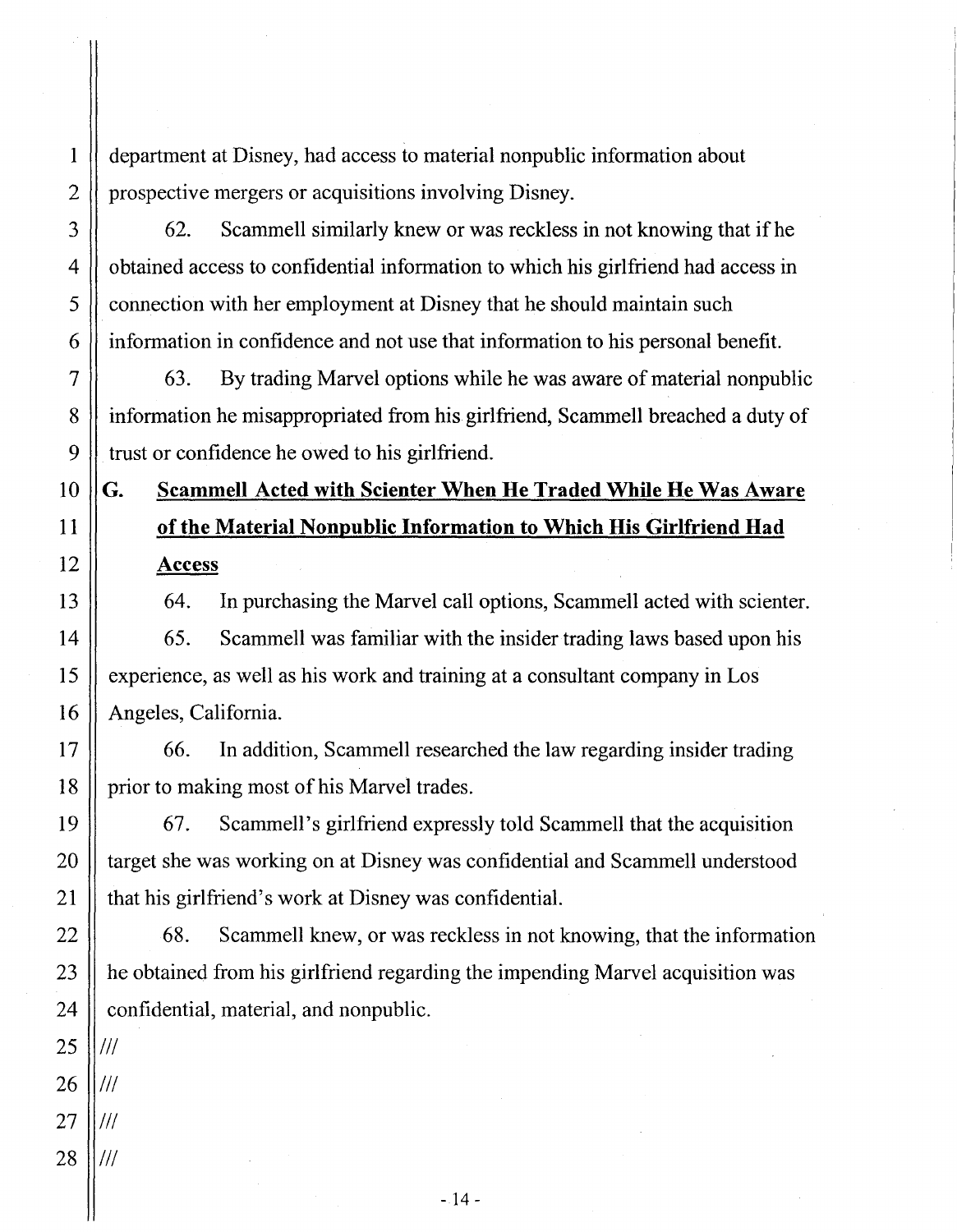# 1 2 3 4 5 6 7 8 9 10 11 12 13 14 15 16 17 18 19 20 21 22 23 24 25 26 27 28

#### CLAIM FOR RELIEF

## FRAUD IN CONNECTION WITH THE PURCHASE OR SALE OF **SECURITIES**

#### Violations of Section lO(b) of the Exchange Act and Rule lOb-5 Thereunder

69. The Commission realleges and incorporates by reference  $\P\P$  1 through 68, above.

70. As alleged above, Defendant Scammell learned material nonpublic information concerning Marvel from his girlfriend. At all relevant times, Scammell owed his girlfriend a fiduciary duty, or similar duty of trust or confidence, to maintain such information in confidence.

71. Scammell, in breach of fiduciary duty or similar relationship of trust or confidence owed to his girlfriend, misappropriated such material nonpublic information by trading on the basis of such information.

72. The misappropriated information was material because it would be important to a reasonable investor in making his or her investment decision. There is a substantial likelihood that the disclosure of the misappropriated information would have been viewed by a reasonable investor as having significantly altered the total mix of information available to investors.

73. At all times relevant to this Complaint, Scammell acted knowingly and/or recklessly by misappropriating material nonpublic information about the Marvel acquisition and purchasing Marvel call options on the basis of that information. Because he was aware of the material nonpublic information at the time he purchased Marvel call options, Scammell traded on the basis of that material nonpublic information.

74. By engaging in the conduct described above, Scammell, directly or indirectly, in connection with the purchase or sale of securities, by the use of means or instrumentalities of interstate commerce, or the mails, or the facilities of a national securities exchange, with scienter: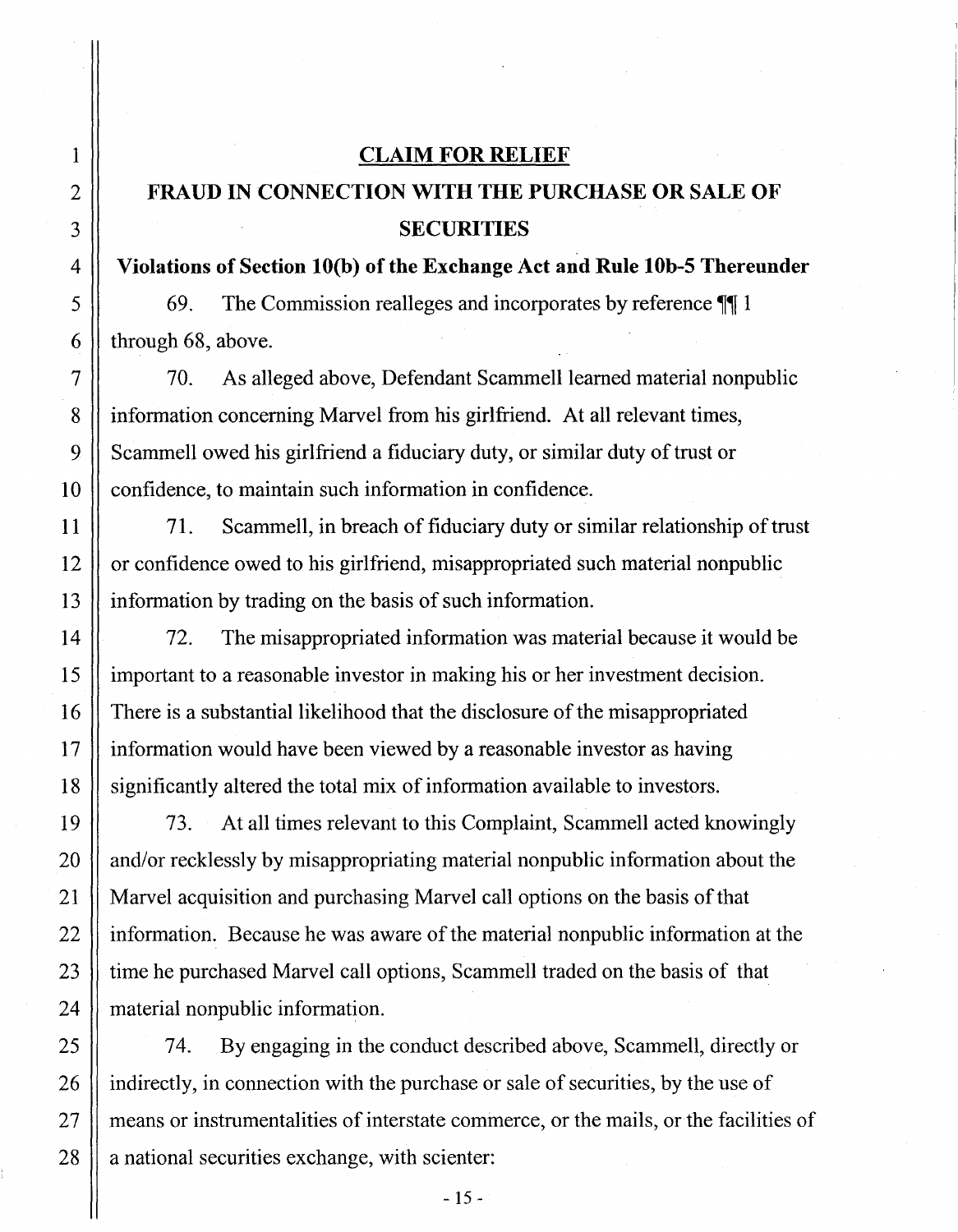| 1              | employed devices, schemes, or artifices to defraud;<br>a.                           |
|----------------|-------------------------------------------------------------------------------------|
| $\overline{2}$ | made untrue statements of material facts or omitted to state<br>$\mathbf b$ .       |
| 3              | material facts necessary in order to make the statements made,                      |
| 4              | in light of the circumstances under which they were made, not                       |
| 5              | misleading; and/or                                                                  |
| 6              | engaged in acts, practices, or courses of business which<br>c.                      |
| $\overline{7}$ | operated or would operate as a fraud or deceit upon any person.                     |
| 8              | By engaging in the foregoing conduct, Scammell violated, and<br>75.                 |
| 9              | unless enjoined will continue to violate, Section 10(b) of the Exchange Act, 15     |
| 10             | U.S.C. § 78j(b), and Rule 10b-5 thereunder, 17 C.F.R. § 240.10b-5.                  |
| 11             | <b>PRAYER FOR RELIEF</b>                                                            |
| 12             | WHEREFORE, the Commission respectfully requests that the Court:                     |
| 13             | I.                                                                                  |
| 14             | Issue findings of fact and conclusions of law that Scammell committed the           |
| 15             | alleged violations.                                                                 |
| 16             | II.                                                                                 |
| 17             | Issue judgments, in a form consistent with Fed. R. Civ. P. 65(d),                   |
| 18             | permanently enjoining Defendant Scammell and his agents, servants, employees,       |
| 19             | attorneys, and those persons in active concert or participation with him, who       |
| 20             | receive actual notice of the order by personal service or otherwise, from violating |
| 21             | Section 10(b) of the Exchange Act, 15 U.S.C. § 78j(b), and Rule 10b-5 thereunder,   |
| 22             | 17 C.F.R. § 240.10b-5.                                                              |
| 23             | Ш.                                                                                  |
| 24             | Order Scammell to disgorge the illegal trading profits described herein, plus       |
| 25             | prejudgment interest.                                                               |
| 26             | IV.                                                                                 |
| 27             | Order Scammell to pay a civil penalty under Section 21A of the Exchange             |
| 28             | Act, 15 U.S.C. § 78u-1.                                                             |

 $-16-$